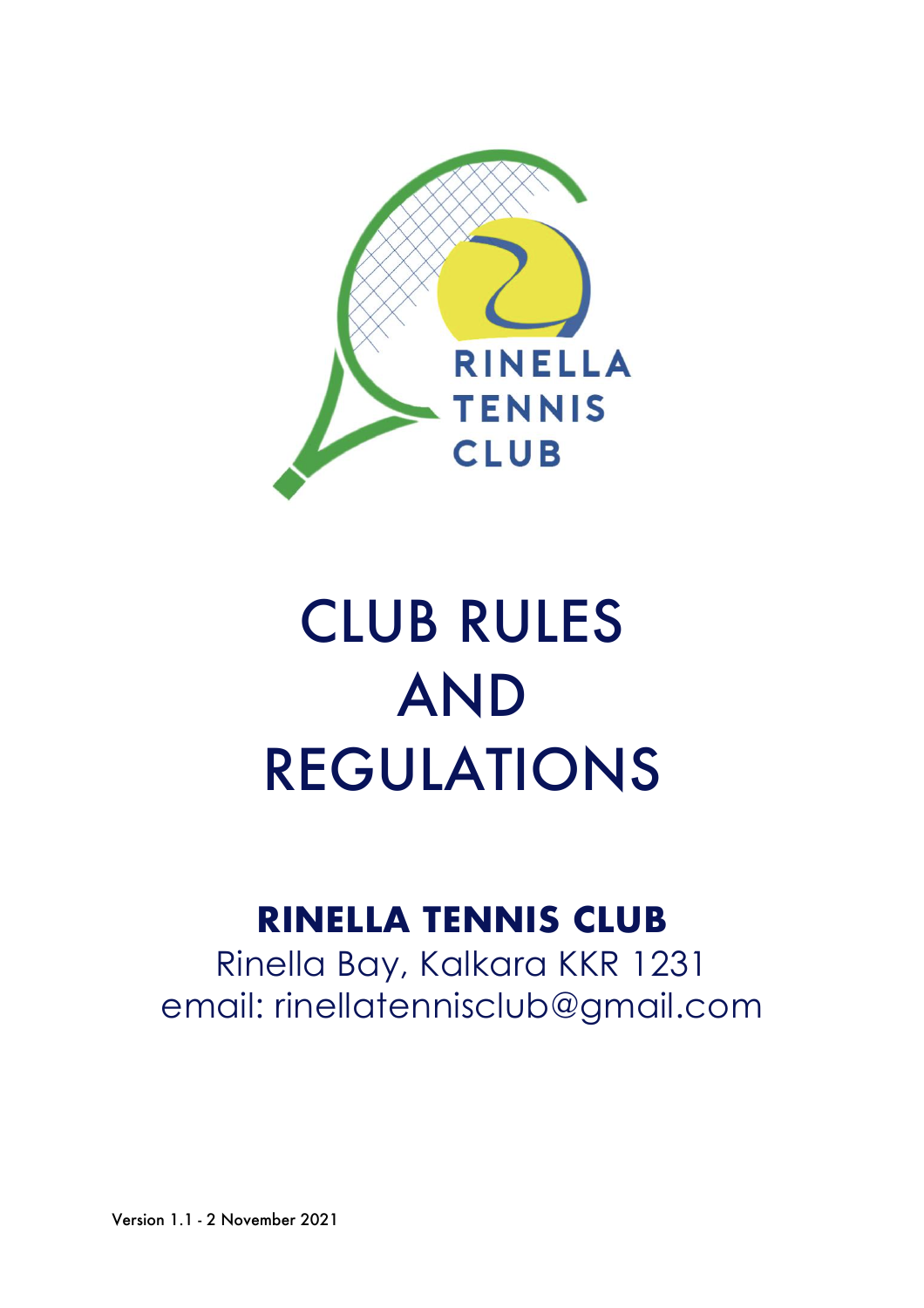Rinella Tennis Club (RTC) is a registered voluntary organisation that has been constituted since 1990. It is registered with SportMalta (Reg. No SM/C188) and the Commissioner for Voluntary Organisations (VO/1950). The aim of the club is to provide all members with the opportunity to enjoy tennis in the areas of both recreational and competitive play.

When becoming a member of RTC you accept the following Terms and Conditions and other rules imposed by the Club:

### 1. COURT USE & BOOKING

- 1.1. The court is available for booking from 6am to 12am (Mon to Sun). Only Members and their guests may play on the court. Junior members or guests (10 years of age or under) must always be accompanied by an adult.
- 1.2. Court gate and clubhouse combination codes and/or keys may change in order to keep the premises as secure as possible. Members should not pass on the current code/keys to friends or other third parties.
- 1.3. Before commencing play, players must ensure that they have booked the court via the online booking system. Walk-ins or use of un-booked slots is strictly not allowed.
- 1.4. Before playing, members must decide whether court is safe to use. The Committee may suspend or prohibit play if court is deemed unfit.
- 1.5. Scheduled club activities including those related to maintenance take priority over individual play. Please refer to the online booking system to determine which slots have been blocked for scheduled club activities.
- 1.6. A member may book a court up to 7 days in advance. The booking system will restrict any bookings trying to be made more than 7 days in advance.
- 1.7. Bookings may be made for a maximum for a 1.5-hour block. Bookings by the same member may not be one after the other (ex 4:30-6pm and 6-7:30pm) to extend playing time.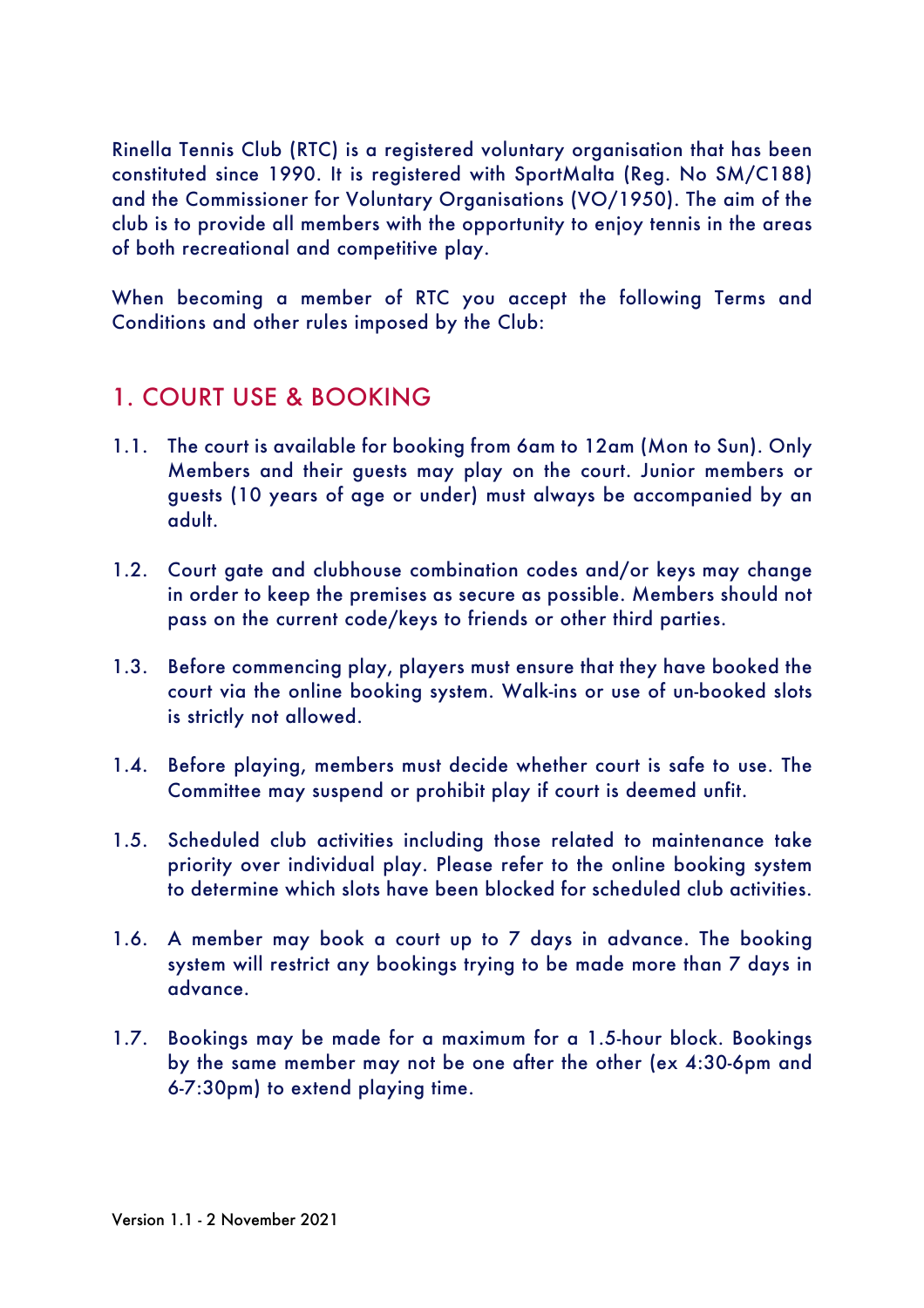- 1.8. Before, during or after play, all members are required to abide by these rules & other court rules that are affixed within the clubhouse or on the club's website.
- 1.9. When leaving the court, check that no personal items are left behind; drop your recyclables and rubbish into the appropriate recycling and garbage bins. If you are the last person to leave the premises, please ensure that the clubhouse door and entrance gate are locked.
- 1.10. Neither the Club nor any Committee Member can be held liable for any damage, injury or loss caused by any act or omission of a member or guest. Members and guests must accept responsibility for their own safety and property.

#### 2. Cancellations & Refunds

- 2.1. No cancellation fee applies in case of cancelled bookings. However, should you be unable to use the booking, please cancel the booking as soon as possible and at least 24 hours in advance as a courtesy to other members who may be waiting for a slot to open up.
- 2.2. Automatic refunds are issued when a booked court is cancelled before the booking time commences or when the Committee cancels your booking for unscheduled club activity or maintenance. Write to the club at rinellatennisclub@gmail.com to apply for a refund in the event that unexpected rain or adverse weather prevented play.
- 2.3. Members who frequently cancel reservations, arrive late, or have a history of no-showing for their booking may face disciplinary action by the club which includes suspension or cancellation of membership.

#### 3. Retrieving balls from Genista Foundation Property

- 3.1. When your tennis ball(s) go onto the Genista property, only one adult member must enter to retrieve such ball(s). The access code to unlock padlock can be found on the clubhouse noticeboard. Door must be closed immediately after.
- 3.2. Great care must be taken by the members when entering the adjacent site not to damage any trees, shrubs or any type of vegetation on the Genista premises.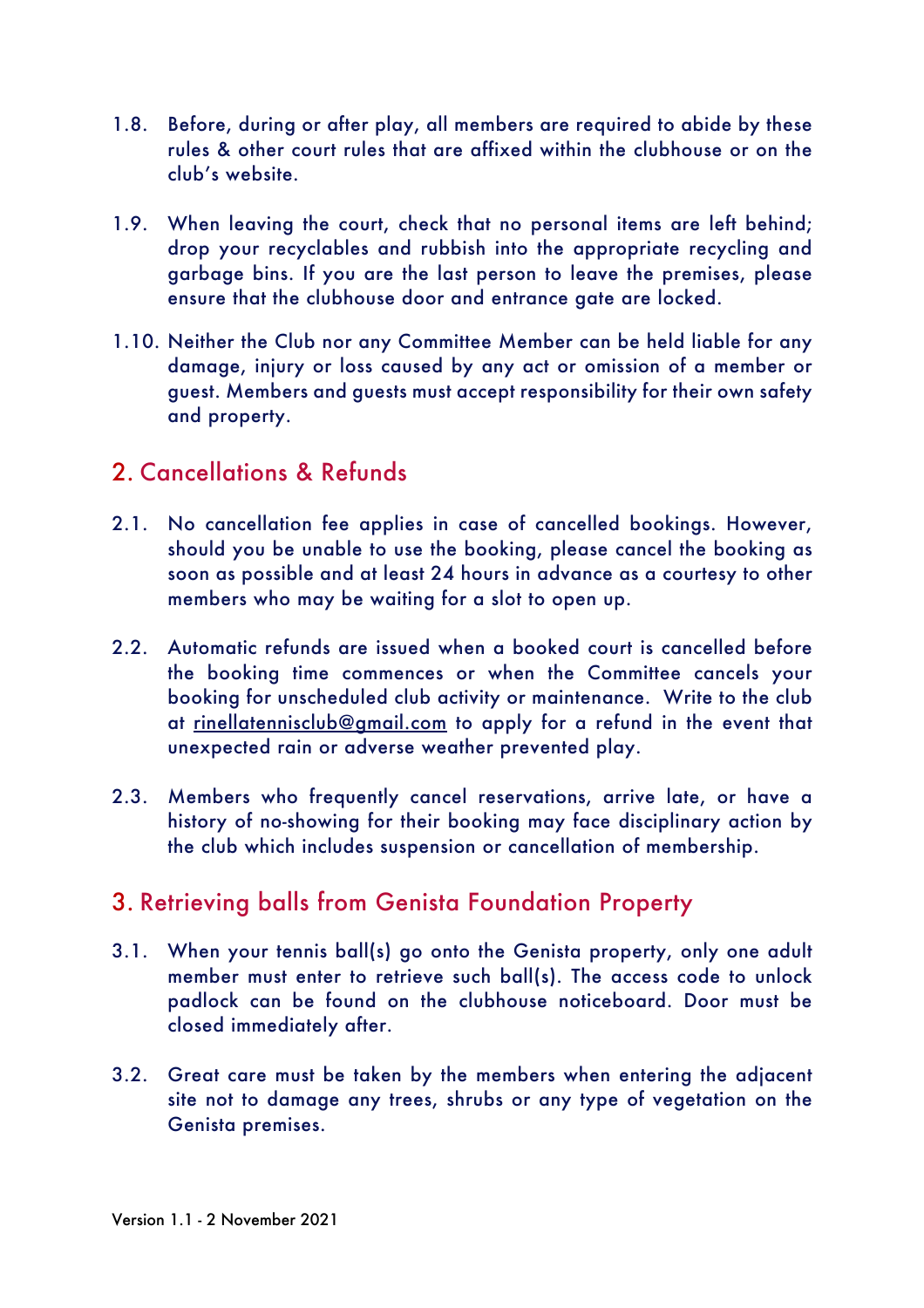3.3. In the event that a member or members of Genista are present on site, and such member or members of Genista are clearly visible from the tennis court, the RTC member must ask permission to enter or ask for any ball to be thrown back.

#### 4. Rules of Conduct

- 4.1. Courtesy and adherence to tennis etiquette are expected at all times.
- 4.2. Court is for tennis use only. Any other activity is prohibited.
- 4.3. Use proper equipment, attire and non-marking footwear.
- 4.4. Exercise caution when court is wet. If the court is too wet, refrain from playing.
- 4.5. No hitting against clubhouse & restaurant wall.
- 4.6. Club property is to be respected. Do not damage net or other equipment.
- 4.7. No profanity, blasphemy, abusive language or loud noise.
- 4.8. Smoking and/or vaping is prohibited on court or within the clubhouse.
- 4.9. Keep the clubhouse and court neat and clean. Dispose of waste responsibly.
- 4.10. No pets are allowed on the tennis court.
- 4.11. Political, religious, ideological discourse or otherwise discourse that could potentially be provocative or offensive in nature is not allowed.
- 4.12. Spectators should remain silent whilst play is ongoing.

### 5. Guest / Non-Member Policy

- 5.1. Members may bring guests at no additional cost however all guests must be accompanied by the hosting club member. No same guest may use the Tennis Club more than three times over a twelve-month period. A guest who wishes to play more than 3 times will be required to join the club as a member. It is the responsibility of the hosting member to ensure that before a quest plays on the court for the  $4<sup>th</sup>$  time, he or she is enrolled as a member.
- 5.2. It is the responsibility of the hosting member to ensure that their guests are aware and abide to all RTC rules, regulations and conduct.
- 5.3. Abuse of this guest policy may result in loss of guest privileges and membership rights.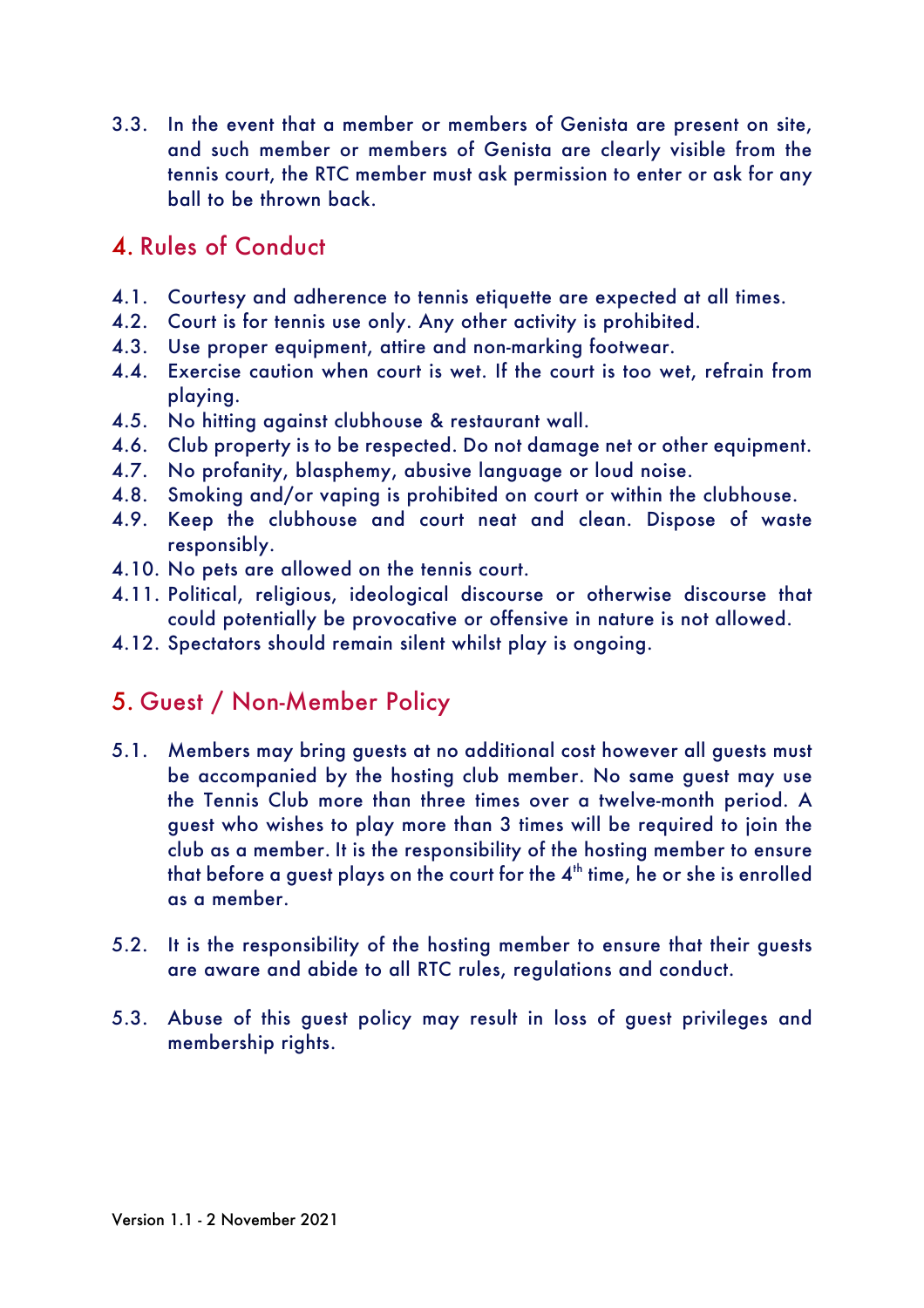# 6. Coaching Policy

- 6.1. With the exception of coaching lessons offered directly by club, members and their guests may not receive or provide commercial coaching, coaching against a fee or coaching by way of business at the club unless authorized to do so in writing by the Committee.
- 6.2. Non-commercial coaching/training between members and/or guests is allowed however it should be made clear that no member or guest shall make financial gain within the Club except as authorised by the Committee and then only if the activities involved clearly provide a benefit to the Club or its members.
- 6.3. If the club has any doubts as to whether commercial coaching, coaching against a fee or coaching by way of business is occurring, the Committee shall have the right to suspend the respective member(s) court booking account until the matter is resolved.

# 7. CCTV & Electronic Media Policy

- 7.1. The RTC premises are monitored via CCTV systems to assist in the protection and safety of the premises and its associated equipment and materials in the interest of its members and guests. Cameras are located in the entrance area, internal courtyard, clubhouse, court and in the Rinella Kitchen & Lounge Bar.
- 7.2. By joining or renewing your membership of the RTC, you agree that any photographs, electronic images, sound recordings or video footage taken at the club by Committee Members or by other third parties on behalf of the Club may be used by the Club, in any website, Facebook, other social media, newsletter, email and/or promotional material without any further notice or payment.

#### 8. Membership Information

8.1. The club has a policy of full open membership to all interested parties irrespective of sex, age, religion, race, political beliefs, disabilities etc. The subscription year runs from January to December.